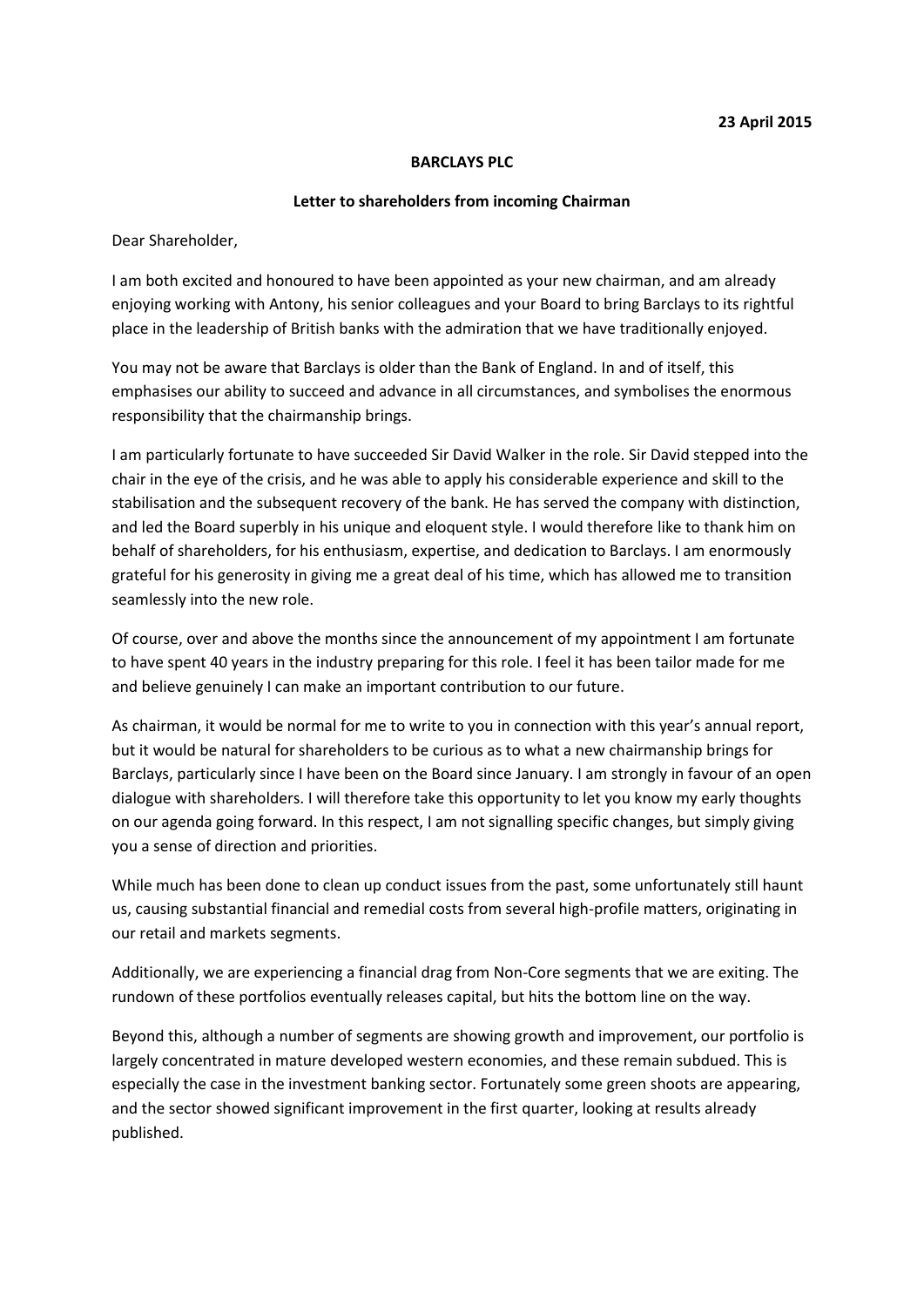Our business in South Africa, one of the main banks in that market, is performing well in local currency, but from a Group standpoint results have been moderated by the decline in the Rand.

All of these factors, as well as a sizeable overhead burden arising out of the complex nature of the Group, have negatively impacted our overall margins, such that our cost efficiency levels operate below where they need to be.

At the same time, as a globally systemic bank we are experiencing considerable headwinds from enhanced regulatory requirements and capital requirements. We are also investing heavily to meet the requirement to restructure our activities so as to be able to operate successfully in the event of a future crisis. This will involve among other things, the ring-fencing of our core UK retail and commercial business as well as the creation of a US intermediate holding company.

Significantly, we will also be forced to absorb the burden of the recently increased UK bank levy on our global liabilities, which prior to this was already a significant drag on our returns, and, beyond this, it reduces the returns from our overseas activities compared with non-UK competitors.

All of this has, and continues to require, considerable management and Board attention, with consequent significant restructuring cost and regulatory fines, much of which is non-tax deductible.

Fortunately, following the severe crisis in 2012, a great deal has changed for the better. Management has made substantive progress in improving our operating performance, and in rebuilding the capital and balance sheet strength of the Group.

We have been highly innovative in enhancing the levels of customer service, and in building customer and community trust. Barclays has attained a leadership position in a number of new digital and mobile applications, with greater ease and reliability of service, principally through embracing mobile technology and by transforming much of the legacy technology and operational infrastructure and processes so as to be fit for the modern world.

There has been a particular focus on creating a high performance ethic, an enlightened culture across the Group as well as ensuring appropriate levels of conduct.

Barclays benefits from having enormous diversity, and has accrued tremendous strengths on which we can build. Our brand, which was so negatively impacted by the 2012 crisis, is recovering well. We all know however, it will take time to achieve admired status by our customers, but we are pleased with progress to date and the response from our customers.

We are very fortunate to have a leading position in UK retail, small business and corporate banking that is the traditional heritage of the firm. We also have a strong and respected client franchise in major company corporate banking, institutional banking, and in investment banking, particularly in the UK and in North America but with a reach broader than that.

At the same time we have made Barclaycard the leader in the UK cards and payments sector, and it is well-positioned and growing rapidly in its international markets.

Additionally, we have a particularly strong and growing position in Africa, particularly South Africa.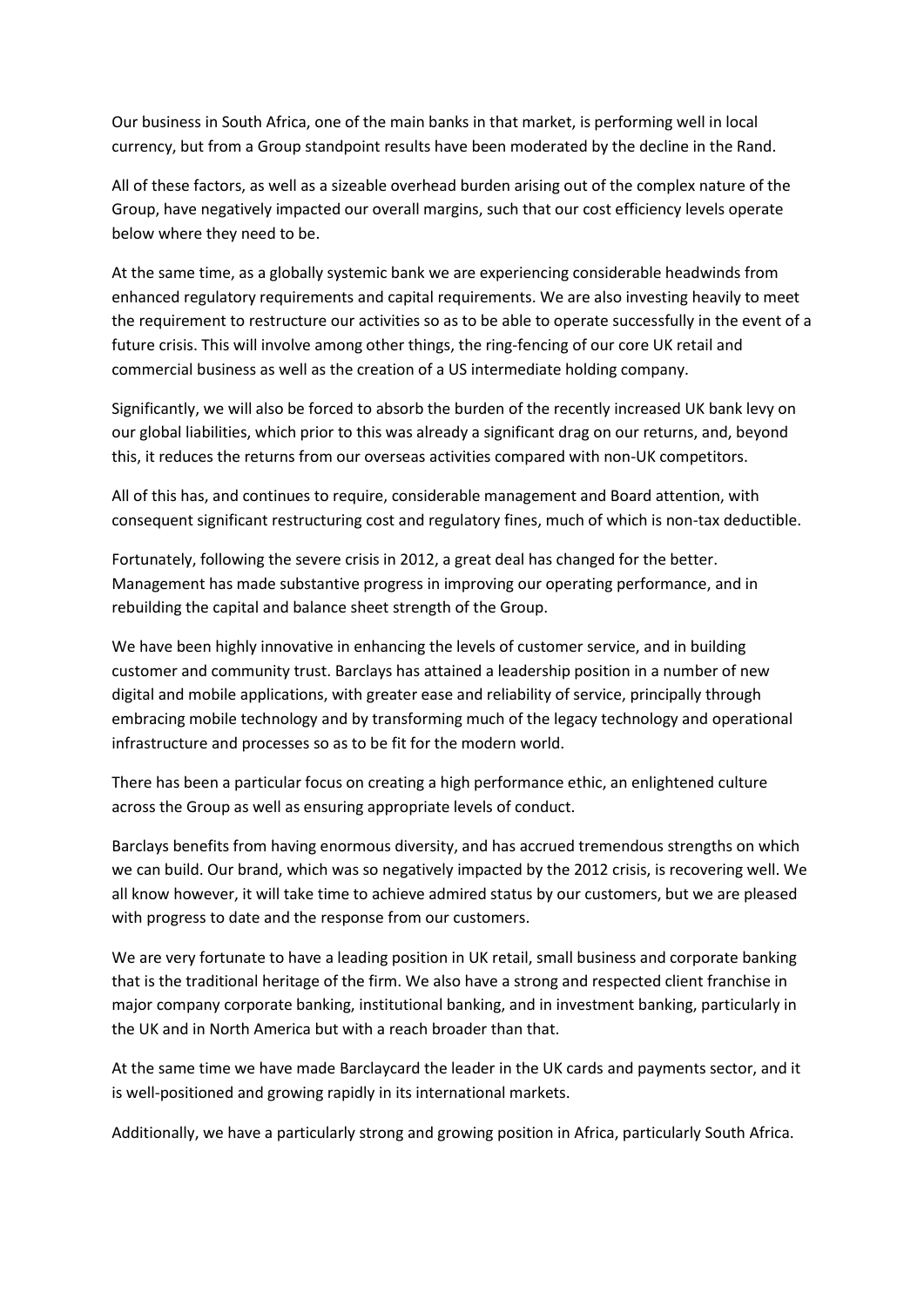So, we do have a sound foundation in our businesses for the future, and while substantial progress has been achieved as a result of our "Transform" Programme, it is transparent that a great deal still needs to be done.

Looking forward therefore, first and foremost, in the light of the current issues in our portfolio as well as the rapidly changing external economic and regulatory environment, it is appropriate that we continue to evolve the strategy to fit the times and retain clarity on the proposition we are trying to build.

We do have a number of growth options. Unfortunately we are not able to pursue as many of them as we would wish in earnest, as we currently need to allocate significant resources to other priorities. We need to get ourselves into a position where we can pursue more of them.

Secondly, we need to advance the work on restructuring our legal entities in the UK and the US, wind down our Non-Core exposures and assets, and achieve our target capital levels.

Thirdly, we need to reposition and improve those segments across the Barclays Group, which operate below our required return. We need to take a considered view as to their prospects as well as the probability of their future success, and put in place plans and action to improve them or curtail those that are unable to be resuscitated.

Finally, we need to ensure that Barclays is an attractive investment proposition going forward. Currently we are still trading below book value and with a dividend level less than we would wish. We therefore remain a recovery proposition for shareholders that we need to see through. We need to complete this phase and move to a sustainable long-term proposition that has an appropriate balance between dividend yield and EPS growth. This would require us to produce free capital and cash flow for dividends and investment. Recently, since below the line costs broadly offset our above the line operating profit, we have so far been unable to secure such a position satisfactorily. We therefore need to get the errors of the past behind us, to achieve a satisfactory rate of revenue growth, greater cost discipline and a more dynamic reallocation of capital.

So progress continues, but there is much to do. While the challenge we face is formidable, and not to be underestimated, bringing Barclays to the level of success to which we aspire, is important, not only for shareholders, but also to our customers, our people, the societies in which we operate, and to the industry as a whole where we play such a leading part.

You can be assured that the Board, Antony and I are fully committed to harnessing this opportunity for shareholders. Speaking purely personally, and with the confidence that comes with familiarity with the situation, as well as with having dealt with a number of similar situations in the past, I am optimistic of the outcome.

John McFarlane

-Ends-

For further information please contact:

ANALYSTS AND INVESTORS